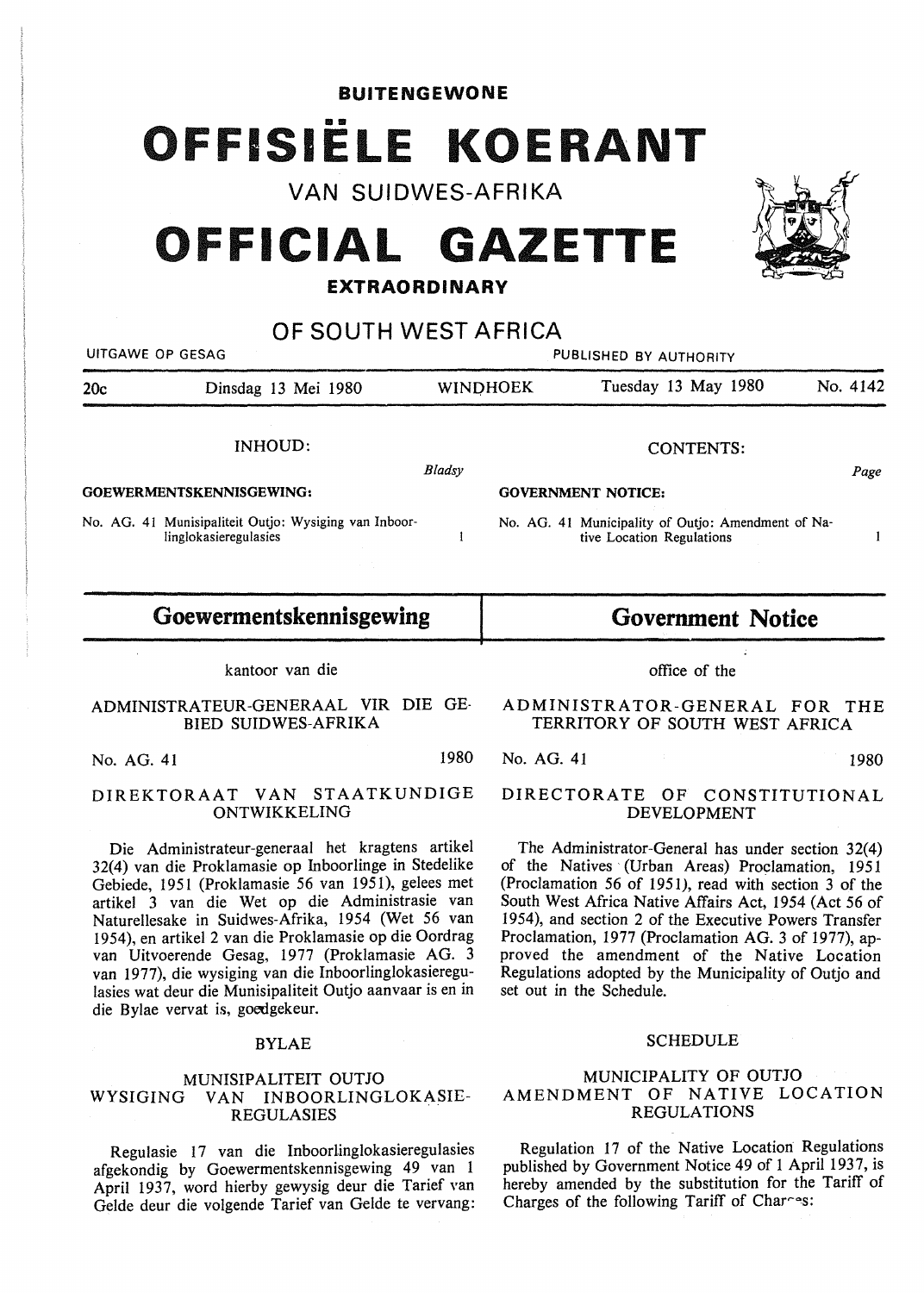| "TARIEF VAN GELDE                                                                                                                                                                                                               | "TARIFF OF CHARGES                                                                                                       |
|---------------------------------------------------------------------------------------------------------------------------------------------------------------------------------------------------------------------------------|--------------------------------------------------------------------------------------------------------------------------|
| 1. Huur van woonpersele -                                                                                                                                                                                                       | 1. Rental for residential sites -                                                                                        |
| Slegs persele (met inbegrip van gratis water vir<br>huishoudelike gebruik en sanitêre dienste), per<br>perseel, per maand of gedeelte daarvan R6,00                                                                             | Sites only (including free water for household pur-<br>poses and sanitary services), per site, per month or<br>그는 다섯 시간에 |
| 2. Loseerderspermit per maandR6,00                                                                                                                                                                                              | 2. Lodgers permit, per monthR6,00                                                                                        |
| 3. Huisvesting in enkelkwartiere, per persoon -                                                                                                                                                                                 | 3. Accommodation in single quarters, per person —                                                                        |
| (i) (a) A-tipe, per maand R15,00                                                                                                                                                                                                |                                                                                                                          |
| (b) A-tipe, 15 dae of minderR7,50                                                                                                                                                                                               | (b) A-type, for 15 days or less $R7,50$                                                                                  |
| (ii) (a) B-tipe (opgeknap), per maand $R10,00$                                                                                                                                                                                  | (ii) (a) B-type (renovated), per month $R$ 10,00                                                                         |
| (b) B-tipe (opgeknap) vir 15 dae of                                                                                                                                                                                             | (b) B-type (renovated) for $15 \text{ days}$ or $less R5,00$                                                             |
| (iii) (a) C-tipe (nie opgeknap), per maand R9,00                                                                                                                                                                                | (iii) (a) C-type (not renovated), per month R9,00                                                                        |
| (b) C-tipe (nie opgeknap) vir 15 dae of                                                                                                                                                                                         | (b) C-type (not renovated) for 15 days or                                                                                |
| 4. Woonstelle (luuks) — $\sim$ 1. The second second second second second second second second second second second second second second second second second second second second second second second second second second sec | 4. Flats (luxury) —                                                                                                      |
| (i) Per woonstel, per maand  R28,00                                                                                                                                                                                             | アルライス ぼうないし 素<br>(i) Per flat, per month  R28,00                                                                         |
| (ii) Per persoon, per maand  R14,00                                                                                                                                                                                             |                                                                                                                          |
| (iii) Per persoon vir 15 dae of minder R7,00                                                                                                                                                                                    | (iii) Per person for 15 days or $less$ $R7,00$                                                                           |
| 5. Huur van woonhuise, per huis, per maand of gedeelte<br>$d$ aarvan, perseelhuur ingesluit —                                                                                                                                   | 5. House rent, per house, per month or part thereof, site<br>rent included -                                             |
| 5.1 C-tipe (Bestaande huise nie opgeknap) —                                                                                                                                                                                     | 5.1 C-type (Existing houses not renovated) —                                                                             |
|                                                                                                                                                                                                                                 |                                                                                                                          |
|                                                                                                                                                                                                                                 | (b) Four-roomed house  R10,00                                                                                            |
|                                                                                                                                                                                                                                 |                                                                                                                          |
| 5.2 B-tipe (Bestaande huise opgeknap) —                                                                                                                                                                                         | 5.2 B-type (Existing houses renovated) —                                                                                 |
|                                                                                                                                                                                                                                 |                                                                                                                          |
|                                                                                                                                                                                                                                 |                                                                                                                          |
|                                                                                                                                                                                                                                 |                                                                                                                          |
|                                                                                                                                                                                                                                 |                                                                                                                          |
|                                                                                                                                                                                                                                 |                                                                                                                          |
| 6. Riooltariewe -                                                                                                                                                                                                               | 6. Sewerage disposal fees —                                                                                              |
| (a) Woonhuise, per maandR3,00                                                                                                                                                                                                   |                                                                                                                          |
| (b) Woonstelle, per maandR2,00                                                                                                                                                                                                  |                                                                                                                          |